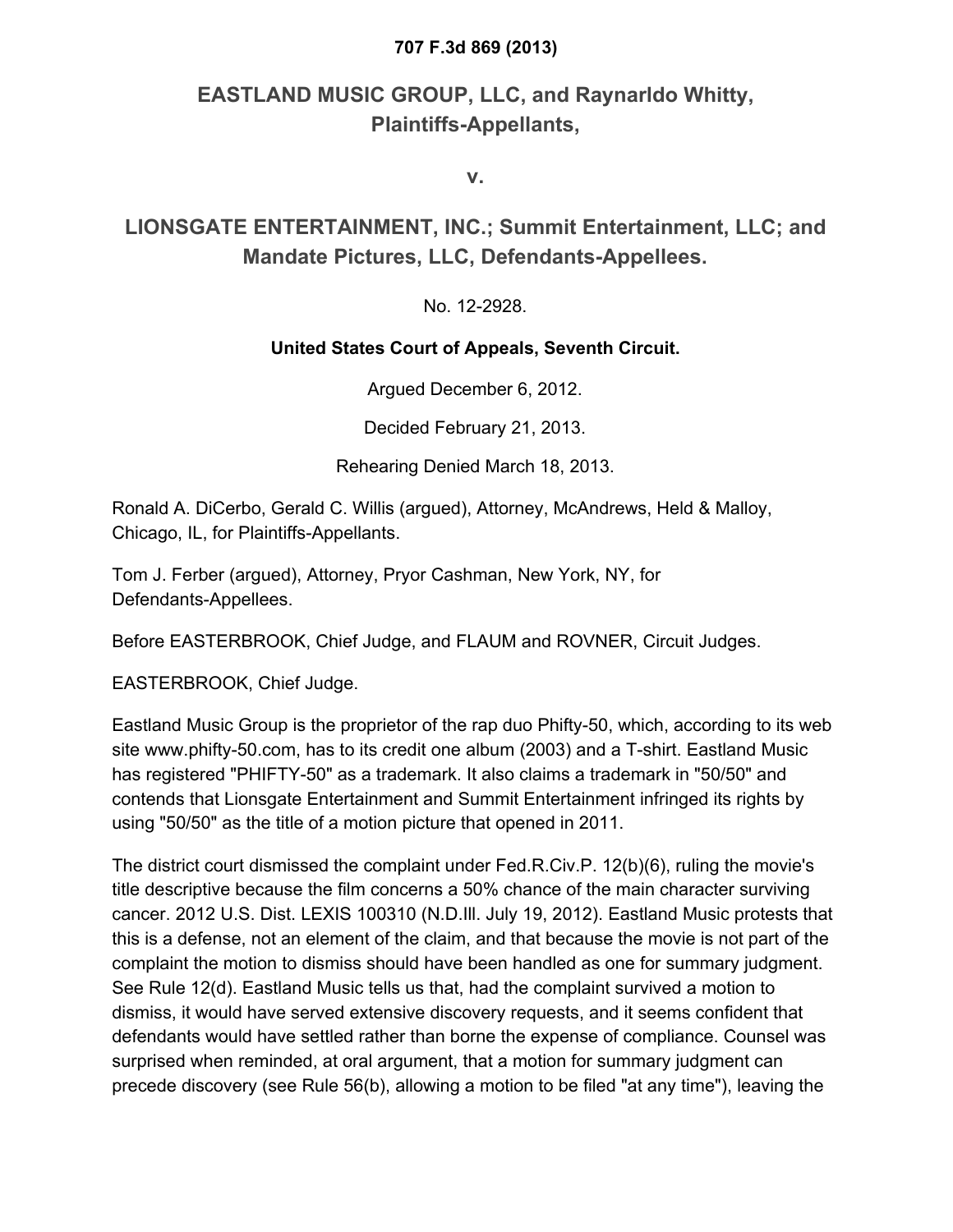adverse party with an obligation to show a need for discovery under Rule 56(d). See *Peters v. West,* 692 F.3d 629 (7th Cir.2012) (resolving a copyright suit in advance of discovery).

Whether a document to which a complaint refers (here, the movie) is treated as part of the complaint for the purpose of Rule 12(d) has been a difficult question, see *Brownmark Films, LLC v. Comedy Partners,* 682 F.3d 687, 690-91 (7th Cir. 2012), but one we need not tackle. Nor need we decide whether to follow *Rogers v. Grimaldi,* 875 F.2d 994, 999 (2d Cir.1989), under which the title of an artistic work can infringe a trademark only if it is devoid of artistic significance or explicitly misleading about the work's source. *Rogers* treated that doctrine as an application of the first amendment rather than the Lanham Act, and courts should avoid unnecessary constitutional adjudication.

It is unnecessary to consider possible constitutional defenses to trademark enforcement, just as it is unnecessary to decide whether the district court should have converted the motion to one for summary judgment, because this complaint fails at the threshold: it does not allege that the use of "50/50" as a title has caused any confusion about the film's source — and any such allegation would be too implausible to support costly litigation. See *Ashcroft v. Iqbal,* 556 U.S. 662, 129 S.Ct. 1937, 173 L.Ed.2d 868 (2009); *Bell Atlantic Corp. v. Twombly,* 550 U.S. 544, 127 S.Ct. 1955, 167 L.Ed.2d 929 (2007). At oral argument, plaintiffs' counsel conceded that not a single person has ever contacted Eastland or its web site to seek a copy of the film or complain about the film's contents or quality. Nor does the complaint allege that any potential customer has turned to Lionsgate or Summit in quest of the rap duo's products. Counsel for plaintiffs also told us that no survey has been done.

If the accused film bore the title "Phifty-50", allegations of confusion or secondary meaning could be omitted from the complaint. Eastland Music's registered mark has become incontestable, 15 U.S.C. § 1065, though incontestable marks are subject to certain defenses. 15 U.S.C. § 1115(b). The title "50/50" differs from the mark "Phifty-50", however; only the latter is registered — and the principal reason it was registr*able* is that it is a made-up homophone of a familiar phrase, which in ordinary usage is suggestive or descriptive. It takes a powerful showing of association between such an expression and a particular producer of goods to establish a trademark claim — and Eastland Music has not attempted such a showing.

The phrase 50/50 or a sound-alike variant (50-50, fifty-fifty, fifty/fifty) has been in use as the title of intellectual property for a long time. Wikipedia lists eight films with that title, opening in 1916, 1925, 1972, 1981, 1982, 1992, 2004, and 2011. See http://en.wikipedia.org/wiki/50/50. Six of these movies predate Eastland Music's use. The 1982 film is by and about a rock band. Wikipedia lists three TV shows with that title, plus an episode of a fourth show. It also lists three songs whose titles contain the phrase 50/50. One of these is Frank Zappa's 1973 song "50/50". Then there's "50/50 Luv" released in 1995 by the rap group B.G. Knocc Out & Dresta. And Wikipedia's list is not comprehensive, for it omits anything by the rap duo Phifty-50; doubtless other examples also are missing. If there is any prospect of intellectual property in the phrase 50/50, Eastland Music is a *very* junior user and in no position to complain about the 2011 film. Phifty-50 entered a crowded